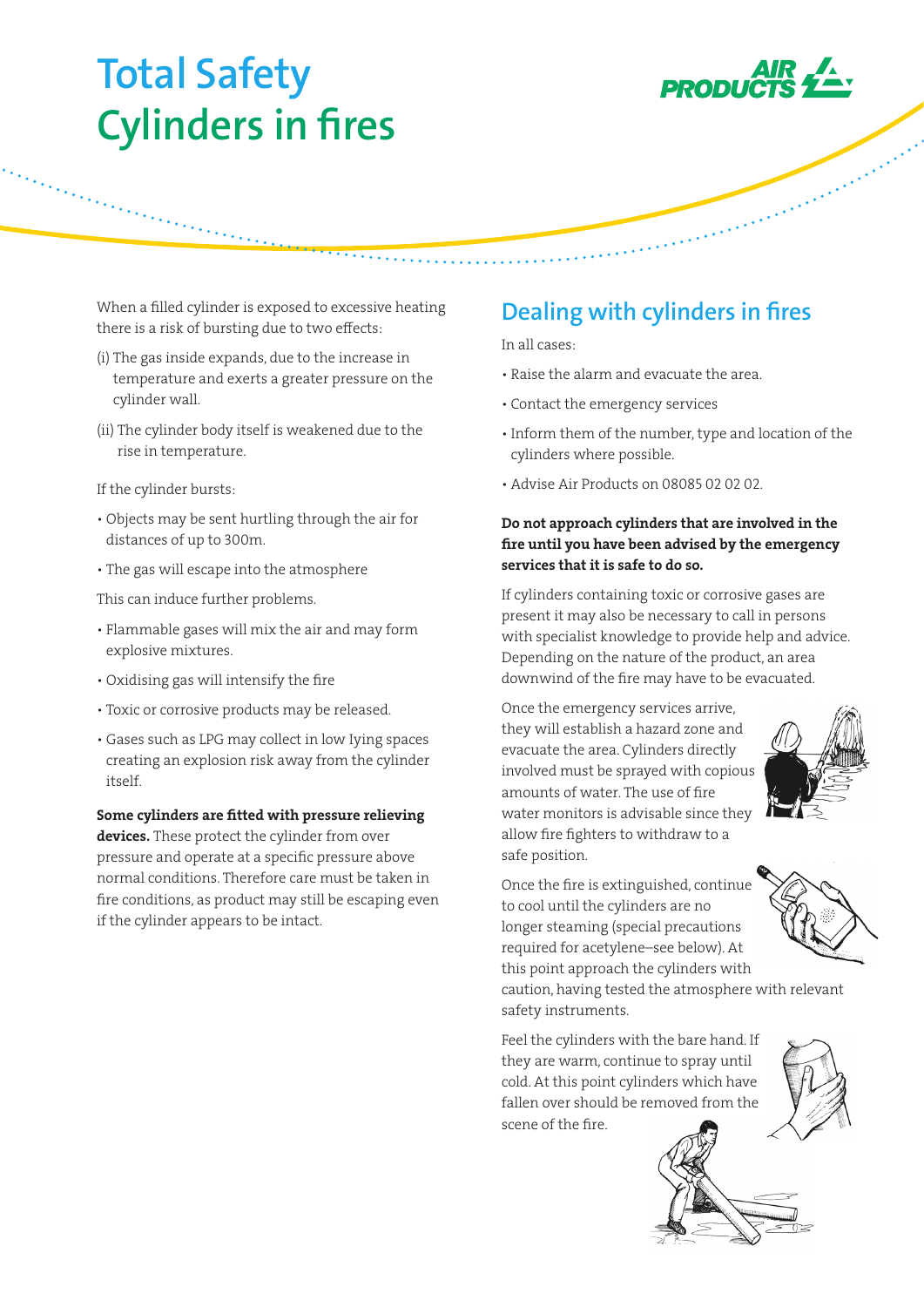# **Acetylene cylinders and the wetting test**

Acetylene cylinders are unique in their design due to the special properties of the product itself.

Acetylene gas is highly unstable so that once energy is supplied, it will decompose into carbon and hydrogen, emitting a large quantity of energy in the form of heat.

At atmospheric pressure this decomposition is limited. However, once the gas is compressed, decomposition progresses much more easily throughout the entire mass of the gas and this can lead to an explosion.



In order to store and transport acetylene safely, the cylinders are filled with a porous material known as the Mass.

A solvent, usually acetone, absorbs the acetylene and fills the pores creating tiny pockets of the gas. In this way decomposition is limited and an explosion becomes very unlikely.



its structure is in sound condition. The mass can be damaged by blows to the cylinder or if the cylinder is dropped from height.

If the mass is damaged, the risk of decomposition increases. This decomposition reaction will also be accelerated if significant leakage occurs.



## Acetylene cylinders may burst if exposed to excessive heating.

As a safety measure some acetylene cylinders are fitted with a fusible plug. Once the temperature reaches 100°C, the fusible plug will melt allowing the gas to escape, relieving the pressure inside the cylinder.

### N.B. The escaping gas is extremely flammable and is easily ignited. The resulting jet flame is very noisy and can be frightening. However, if there is nothing in its way there is little danger and it is best left to vent off.

Acetylene has a wide flammability range in air and, being only slightly less dense than air, mixes very easily with it creating an explosive atmosphere. Therefore it is advisable to store these cylinders outside or in well ventilated areas, away from other flammable materials and sources of ignition.

If identification of the cylinders cannot be established, or the cylinders are identified as acetylene, the wetting test should be used to make them safe.

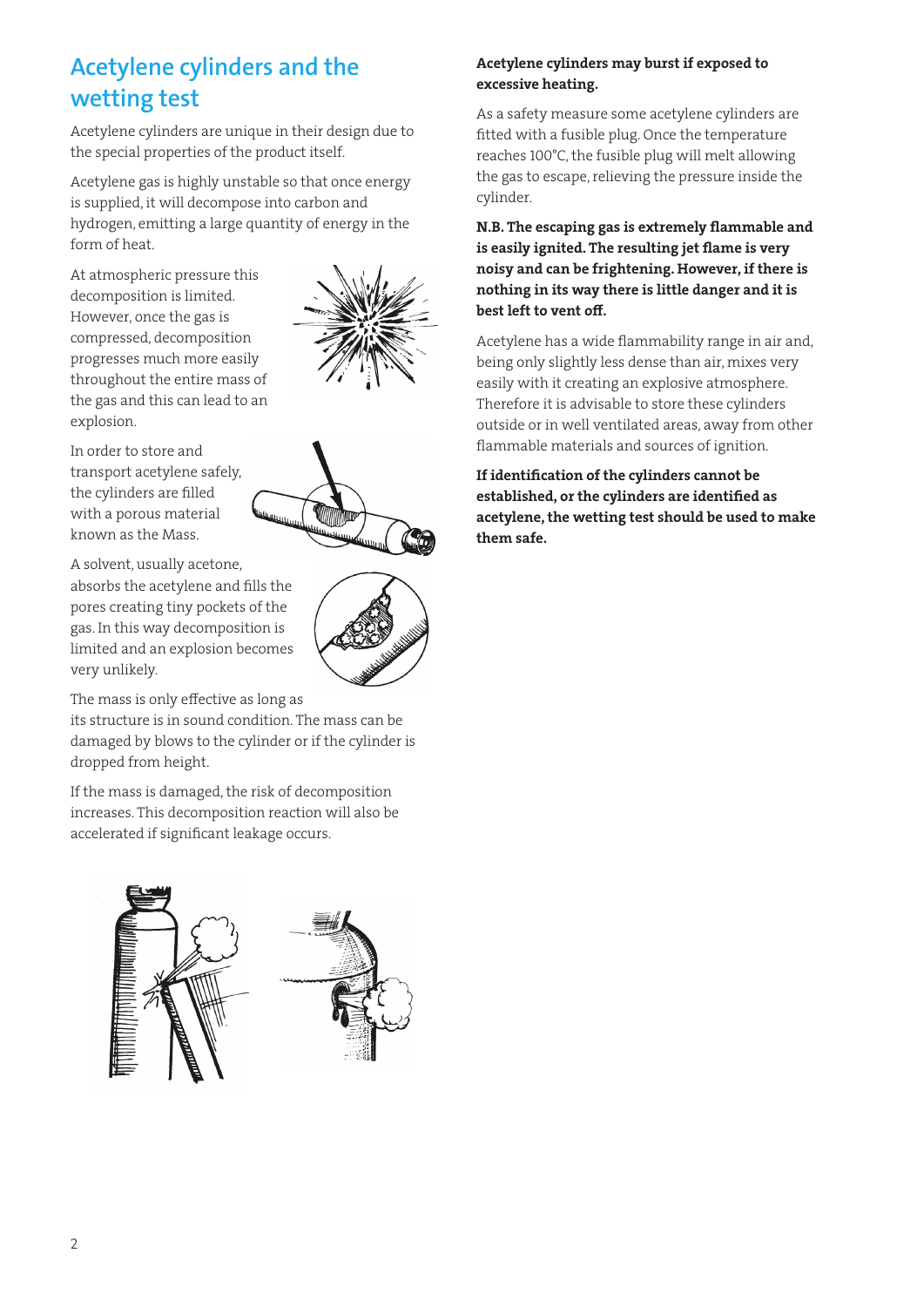# Procedures for dealing with gas cylinders involved in a fire